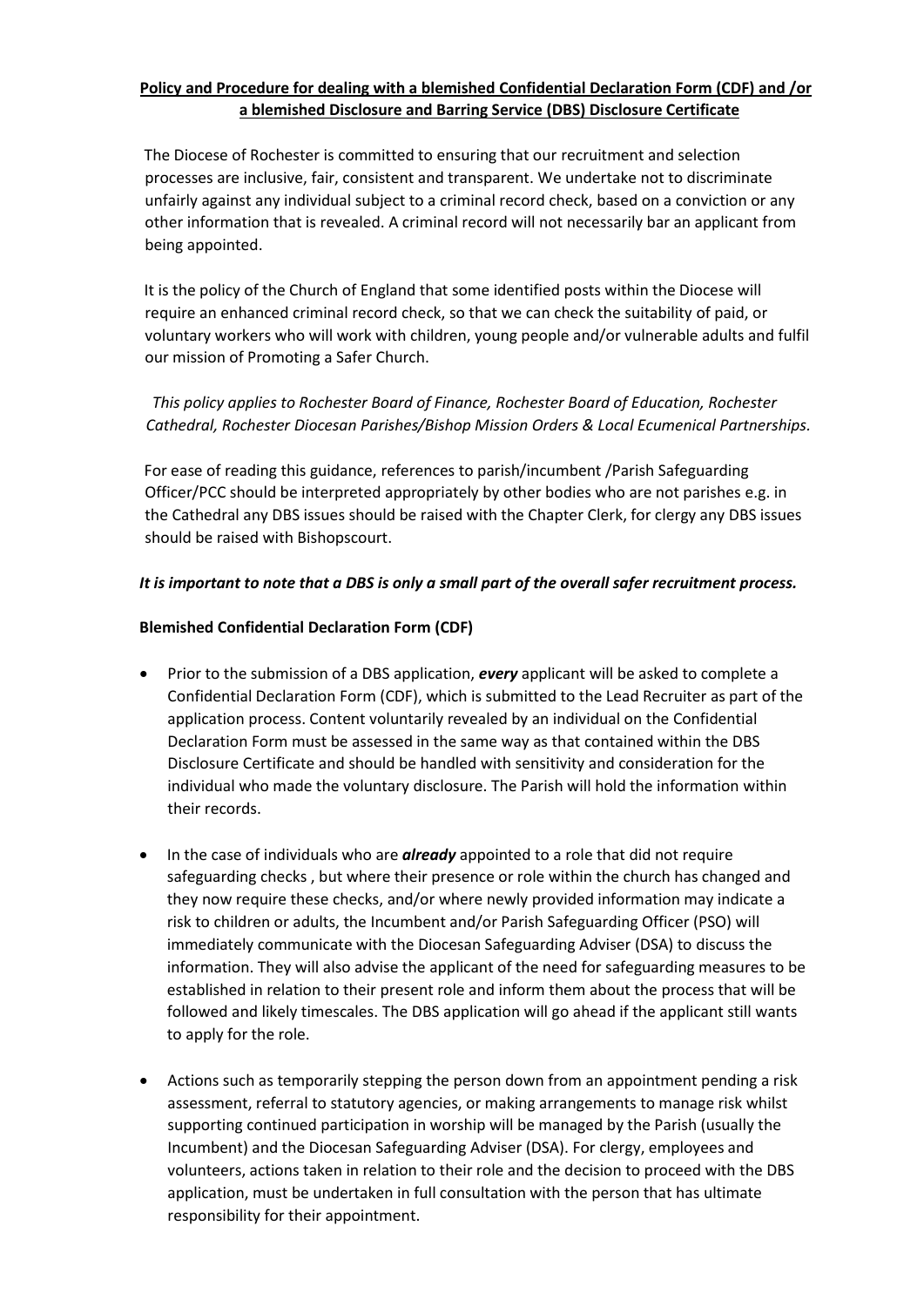## **Blemished DBS Disclosure Certificates (Contains information)**

 All Blemished Disclosure and Barring Service (DBS) Certificates will be referred to the Safeguarding Executive Committee (SEC) Subgroup in an anonymised format. If a DBS Certificate is blemished the Diocesan Safeguarding Adviser (DSA) will contact the Lead Recruiter and arrange for the original DBS certificate to be sent to them at the Diocesan Office, by recorded delivery, or for it to be delivered in person. Once the certificate has been seen by the Diocesan Safeguarding Adviser, and the relevant information taken from the certificate, it is returned to the applicant by recorded delivery.

- Where there are offences that are *not* considered to be relevant to the role, or to pose a risk to an appointment the Diocesan Safeguarding Adviser (DSA) will recommend to the Safeguarding Executive Committee (SEC) Subgroup that they can advise to proceed with an appointment.
- Where there *are* relevant offences in relation to a person's role, the Incumbent will be notified *not* to proceed with the appointment until they are advised by the Diocesan Safeguarding Adviser (DSA) that it is appropriate to do so.
- Where the disclosure content is similar to the self-declaration the applicant should be notified that the safeguarding measures already in place, are to be maintained until the disclosure has been further reassessed and reviewed by the Safeguarding Executive Committee (SEC) Subgroup, and a final decision reached.
- It is acknowledged that some spent convictions will appear on the DBS even though there is no necessity to declare them.
- Where the certificate provides information that is different to, or was not included on the self-declaration form, and indicates a risk to children or adults within the parish the Diocesan Safeguarding Adviser (DSA) will contact the Incumbent and ask them to immediately communicate to the applicant that there is a need for safeguarding measures to be established at local level, inform them of the process that will be followed and the likely timescales. The Incumbent needs to record, in writing, any information that they discuss with the applicant and ask the applicant to confirm its accuracy before it is submitted to the Diocesan Safeguarding Adviser (DSA).
- The Diocesan Safeguarding Adviser (DSA) will arrange to meet and interview the applicant, along with the Incumbent and/or Parish Safeguarding Officer (PSO), for clarification of certain issues e.g. context of the offence, discrepancies between information provided on the Confidential Declaration Form (CDF) and the DBS Certificate, nature/severity of the offence(s), age of the applicant at the time of the offence(s), date of the offence(s) and time between the offence(s) and date applied for the role being risk assessed. The Diocesan Safeguarding Adviser (DSA) will complete a Blemished Disclosure Risk Assessment Form during this interview and record all that they discuss. The Diocesan Safeguarding Adviser (DSA) will ask the applicant to confirm the accuracy of the information. The information will then be submitted at the next Safeguarding Executive Committee (SEC) Subgroup meeting for consideration.
	- Once a decision has been made by the Safeguarding Executive Committee (SEC) Subgroup, the Diocesan Safeguarding Adviser (DSA) will contact the Incumbent and